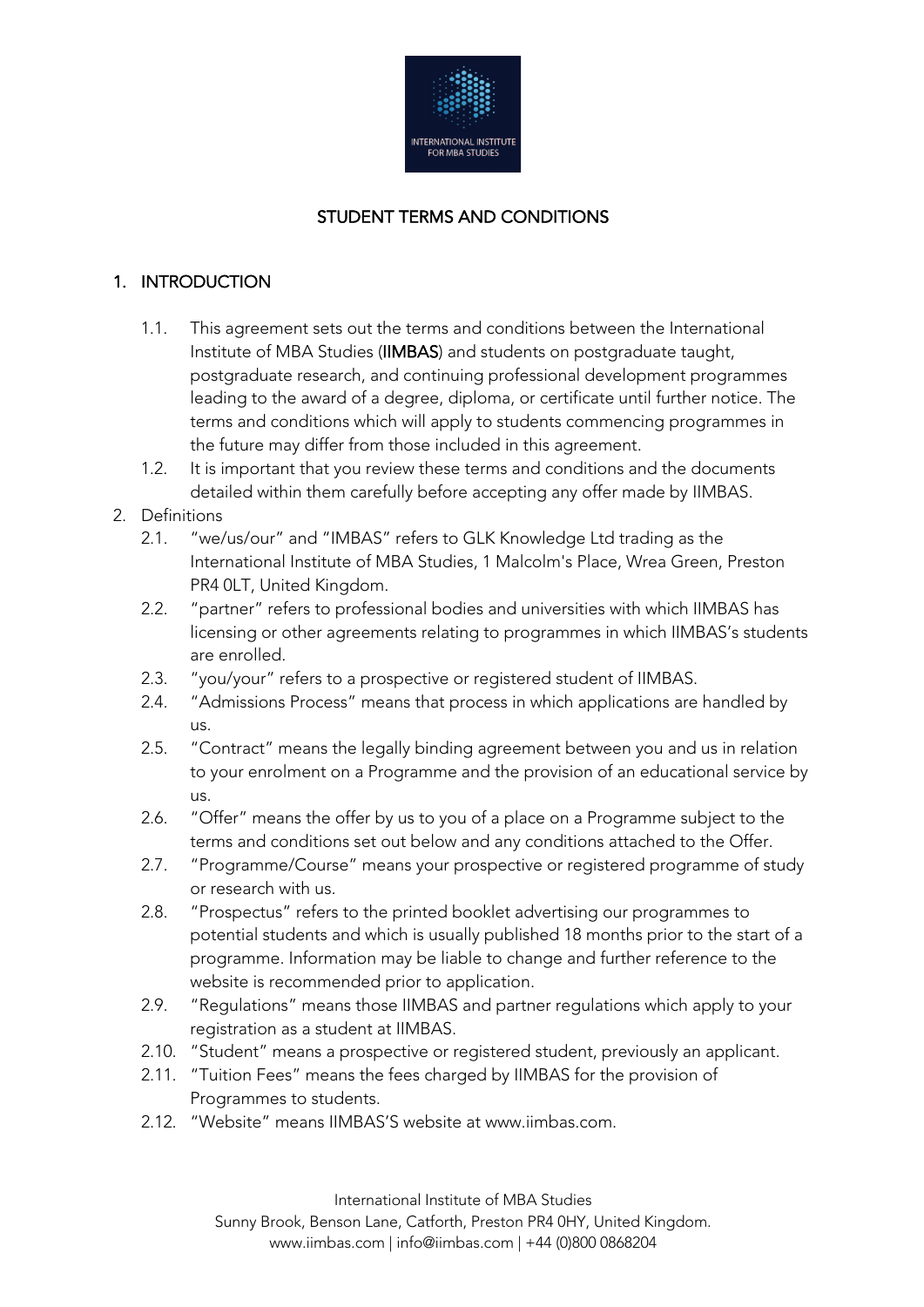## 3. Our Contract with you and its formation

- 3.1. These terms and conditions record the terms of the Contract which will be formed between you and us when you accept our offer. You are asked to indicate that you have read, understood and accept these terms and conditions by using the acceptance link which you will receive via email. If you have any questions or concerns about these terms and conditions, you should contact us by email at info@iimbas.com before accepting the Offer.
- 3.2. In addition to these terms and conditions, there are policies and regulations which apply to your registration at IIMBAS and your Programme. You can find the list of key policies and regulations in section 18. Please take the time to read these carefully as these policies and regulations (as amended from time to time), together with these terms and conditions and the terms of the Offer form the Contract between you and us.
- 3.3. The Contract continues to apply throughout your registration on the Programme but may be terminated in accordance with section 9 below.

## 4. Application and admission to IIMBAS

- 4.1. Your application
	- 4.1.1. All offers for entry will be made directly to you.
	- 4.1.2. The Offer we make to you will be subject to you satisfying the academic requirements for admission prescribed by IIMBAS While there is no right of appeal against an academic decision, the Appeals and Complaints Policy lays out your right to complain or appeal against a procedural error or if there has been evidence of bias.
	- 4.1.3. The Offer may be conditional or unconditional. This will be set out in the Offer letter sent to you directly. If the Offer is conditional, we will set out the conditions of the Offer which you need to fulfil in order to be admitted on to the Programme.
	- 4.1.4. It is your responsibility to ensure that all of the information you provide to us is true and accurate.
	- 4.1.5. We may withdraw or amend any Offer, without liability to you, if we discover that your application contains incorrect or fraudulent information or omits key information. We also reserve the right to refuse any applications we suspect are fraudulent.
	- 4.1.6. If your first language is not English, the Offer may also be conditional upon you passing an English language test.
- 4.2. Meeting the conditions of your Offer.
	- 4.2.1. If you have been issued with an Offer which is conditional on the achievement of a qualification or fulfilment of another requirement, you will need to fulfil the conditions as stated in the Offer to become eligible for admission to IIMBAS.
	- 4.2.2. If you have not fulfilled all the conditions of your Offer by the dates set out in your Offer.
	- 4.2.3. There may be additional dates specified in your conditions of Offer by which you must meet specific components of the Offer – should you fail to meet them as set we reserve the right to withdraw your Offer.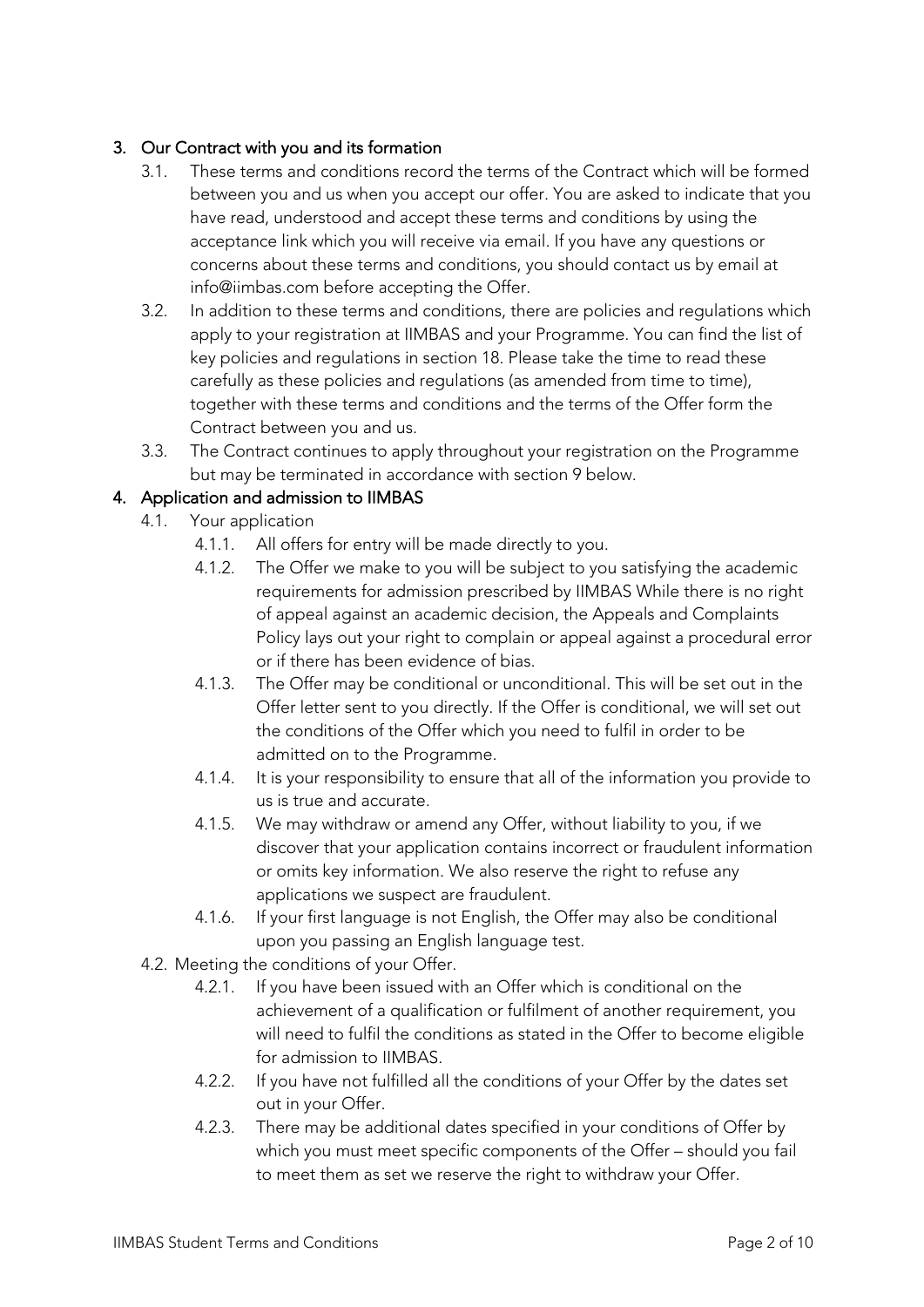- 4.2.4.
- 4.2.5. We reserve the right to withdraw your Offer or to defer your application to the next year of entry should you fail to meet the specified fulfilment date.
- 4.3. Conditions of admission
	- 4.3.1. Your admission to IIMBAS is subject to you complying with the terms of the Contract and our registration procedures and subject to you agreeing to observe our regulations and policies as per section 6 below.
	- 4.3.2. You will be required to make a declaration as part of your enrolment process that you undertake to comply with our regulations and policies.
	- 4.3.3. We require evidence of your qualifications as stated on your application (including English language qualifications if required) before admission. You will be required to provide an original transcript/certificate, or a clear and legible copy authenticated by the issuing organisation.

## 5. Changes to our Contract with you.

- 5.1. Changes to your Offer
	- 5.1.1. We reserve the right to make change to your Offer at any time before you accept it: i. to comply with external, professional, accrediting or other regulatory body requirements; or ii. to comply with a change to the law.
	- 5.1.2. In the unlikely event of there being a requirement to make a material change to the Offer before you have accepted it, you will be informed prior to the change.
	- 5.1.3. If we wish to make any changes to an Offer after you have accepted the Offer, we will enter into a dialogue with you to explain the situation and to obtain your consent for any changes.
- 5.2. Changes to the Programme prior to your enrolment.
	- 5.2.1. We reserve the right to make variations to Programmes prior to enrolment (including after you have accepted our Offer) for one or more of the following reasons: iii. to comply with external, professional, accrediting or other regulatory body requirements; iv. to comply with a change to the law; v. to improve course quality; vi. to ensure that the curriculum is current and relevant to the intended learning outcomes and/or standards set by relevant professional bodies; vii. to implement external examiner and academic adviser feedback; viii. to implement student feedback, for the benefit of students; or ix. to otherwise ensure the quality of the programmes we deliver.
	- 5.2.2. In the event of such changes happening, we will inform you by email as soon as reasonably practicable.
	- 5.2.3. In informing you of the imminent changes with regard to content, method of delivery of Programmes or the merging or combining of Programmes we will provide a full breakdown of the amendments and an outline of the reason for the changes.
	- 5.2.4. You are reminded that you are responsible for reviewing, prior to applying or accepting an Offer to study at IIMBAS, up-to-date Programme information by searching for the relevant Programme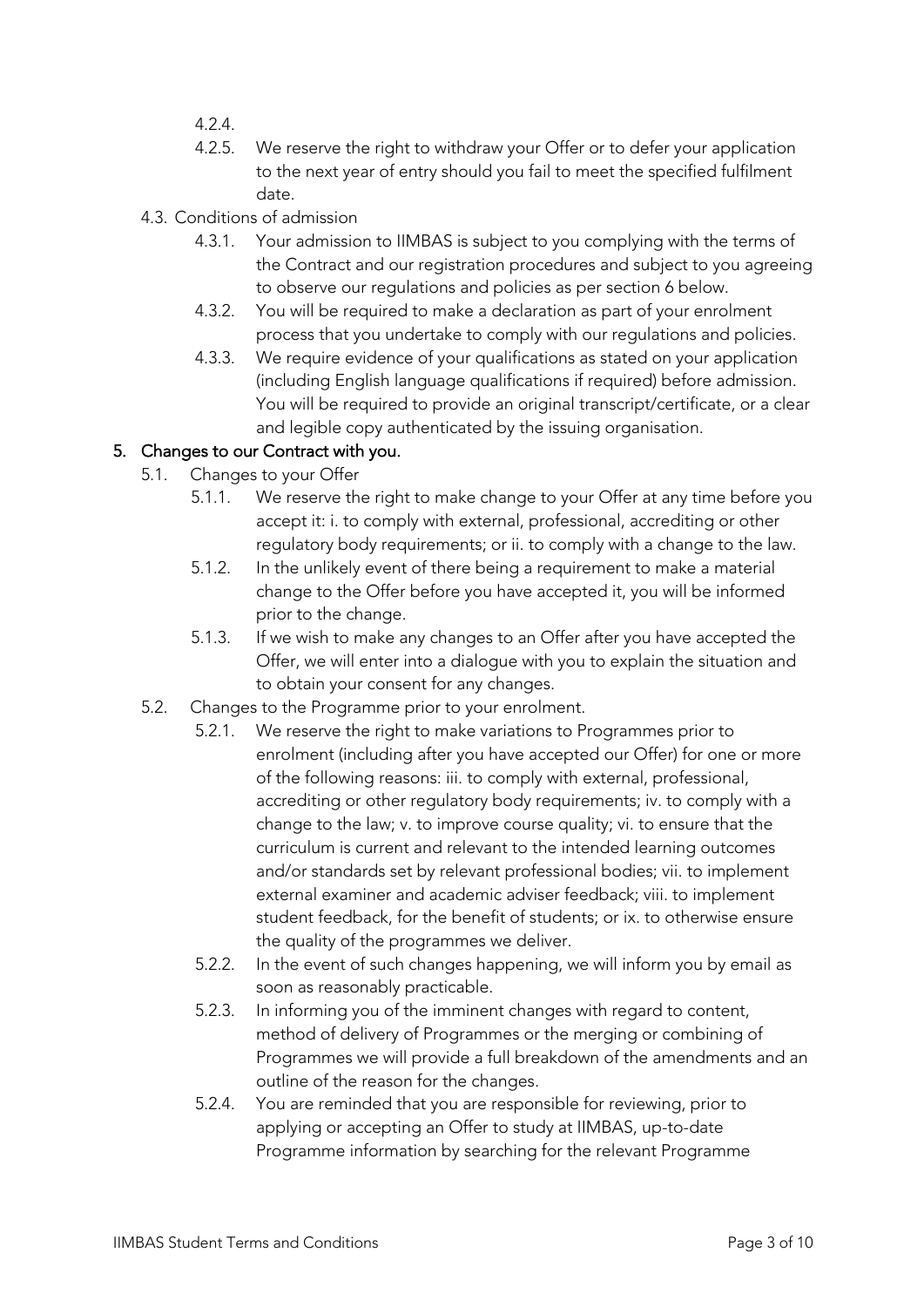information on the website. Programme information can be found at: https://www.iimbas.com

- 5.3. Suspension or withdrawal of the Programme prior to your enrolment.
	- 5.3.1. We reserve the right to withdraw or suspend a Programme prior to enrolment (including after you have accepted our Offer) up to one month prior to the published start date of the Programme: i. due to withdrawal of relevant accreditation; ii. to address concerns about the quality of the experience we will be able to deliver; or iii. if, despite our best endeavours, there are insufficient numbers of suitable applicants or enrolled students.
- 5.4. Your rights in the event changes to the Programme, or suspension or withdrawal of the Programme prior to your enrolment.
	- 5.4.1. If you have accepted our Offer and you are unhappy with the changes and you tell us that you wish to withdraw your application to the Programme as a result, or if we suspend or withdraw any Programme, we will use reasonable endeavours to provide a suitable alternative Programme within IIMBAS (for which tuition fees will be payable and relevant conditions must be met) or to assist you in finding a suitable alternative Programme at another higher education provider and will take steps to minimise any disruption which results from such a change.
	- 5.4.2. If you withdraw your application, or if we suspend or withdraw your Programme at this point, we will refund any tuition fees or deposits you have paid subject to the provision set out in the Student Financial Regulations.
- 5.5. Changes to the Programme after your enrolment.
	- 5.5.1. We aim to limit the extent of changes to a Programme once you are enrolled, but we reserve the right to make variations to a Programme after your enrolment.
	- 5.5.2. Any proposed changes are scrutinised carefully by IIMBAS to ensure that the quality of your Programme is maintained. If you decide at this point not to continue as a result of a significant change to your Programme, or if we have been obliged to withdraw a Programme, we will make reasonable endeavours to transfer you to an equivalent Programme for which you are qualified, and which has places available within IIMBAS. We will also support you if you decide to transfer to another higher education provider. Details of tuition fee liability and refunds in the event of withdrawal from a Programme are set out in the Student Financial Regulations.
- 5.6. Changes to regulations and policies.
	- 5.6.1. We have the right to make reasonable adjustments to our regulations and policies from time to time, to: i. make sure the educational services we provide are delivered properly; ii. meet legal or regulatory requirements; iii. reflect current good practice aimed at universities; or iv. put in place the results of feedback from students.
	- 5.6.2. If appropriate, we will consult student representatives, fairly and promptly, about any amendments to the policies and regulations that will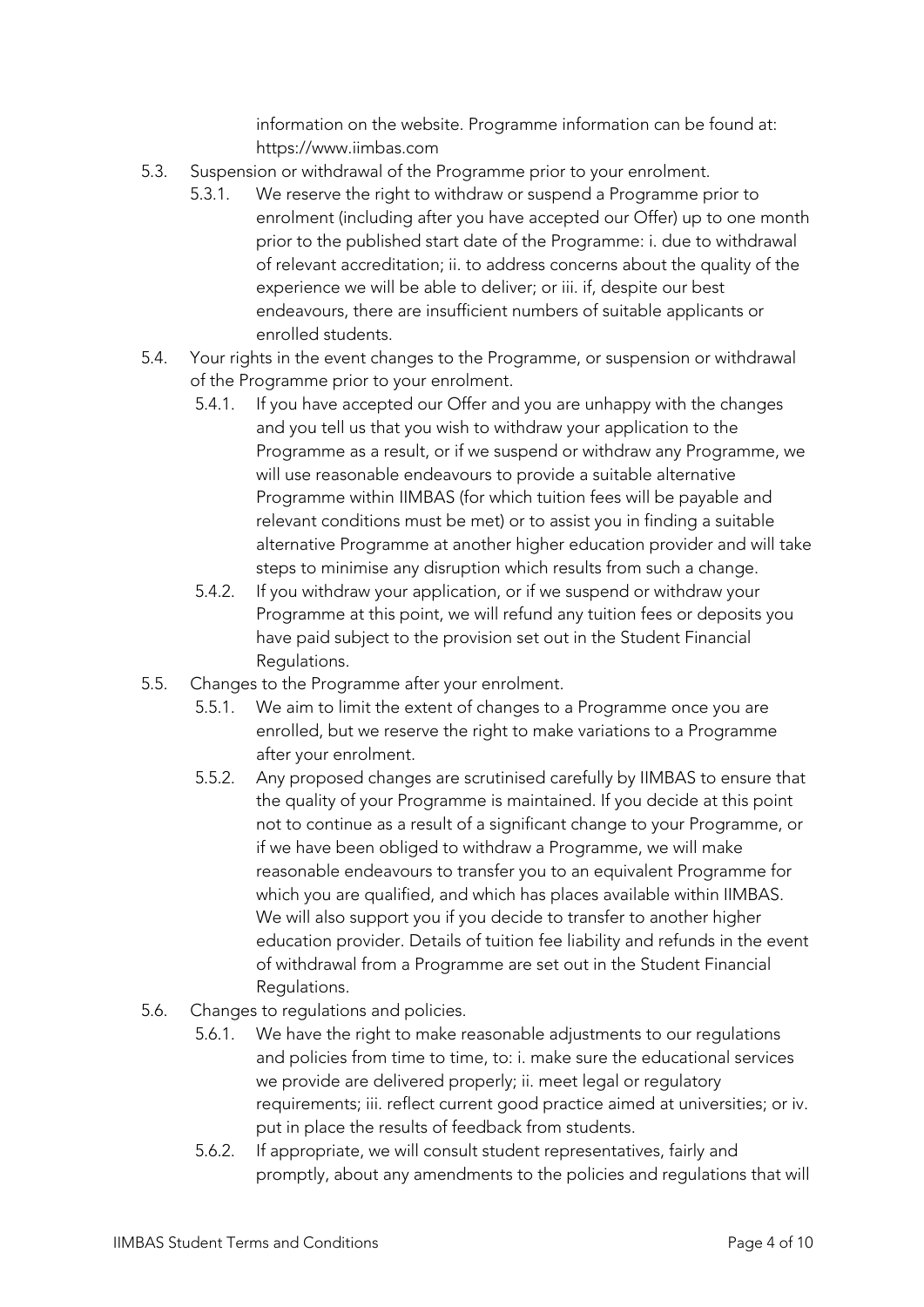significantly affect enrolled students. We will tell you about any significant amendments and will make the updated regulations available on the Website.

- 5.7. Changes to these Terms and Conditions.
	- 5.7.1. IIMBAS reserves the right to make reasonable changes to these terms and conditions without consultation.
	- 5.7.2. Prior notice of such changes will be communicated to students via email. If we do not have a valid email address for you we will write to you via the postal service.

## 6. Studying at IIMBAS

- 6.1. In accepting an Offer, you are accepting IIMBAS's regulations and policies which apply to your Programme.
- 6.2. Specifically:
	- 6.2.1. IIMBAS assumes that you have access to technology that permits you to attend class, access learning materials and prepare assessments: usually a laptop or desktop computer, or large tablet, with a camera and microphone, that is connected to the Internet and which has Microsoft Office or similar installed. (Having a mobile phone only may permit you to attend class but will not enable you to properly access course materials or prepare assessments.)
	- 6.2.2. You undertake to normally attend Zoom classes in which you will participate with your camera on. (IIMBAS reserves the right to dismiss students from class where their camera remains off for an extended period when not so instructed by their instructor or where students fail to attend class without providing good reason).
	- 6.2.3. You undertake to regularly engage with the learning materials in the IIMBAS learning management system. (IIMBAS monitors learning analytics in the system. We would expect engagement of no less than two hours per week outside class.)
	- 6.2.4. You undertake to normally submit assessments on their due date unless an extension is agreed or special circumstances apply (agreed with IIMBAS). Failure to submit an assessment is grounds for IIMBAS to recommend to the relevant education partner that they withdraw you from the course.
- 6.3. In line with these terms and conditions (and any further terms set out in your Offer), we will enrol you and deliver your Programme with reasonable skill and care and according to the description set out in the Prospectus/Website/Offer/.
- 6.4. We will assess your academic progress and, if you successfully complete your Programme and comply with the Contract terms and the specific requirements applying to the Programme you are studying, we will confer upon you an award in accordance with our regulations and policies and the specific requirements applying to the Programme you are studying. Failure to meet these requirements may lead to your studies being suspended or terminated or the application of other penalties.
- 6.5. IIMBAS's requirements extend to personal and professional conduct. All students must abide by IIMBAS's Code of Discipline. Serious breaches of the Code of Discipline may result in your being withdrawn, suspended, excluded or expelled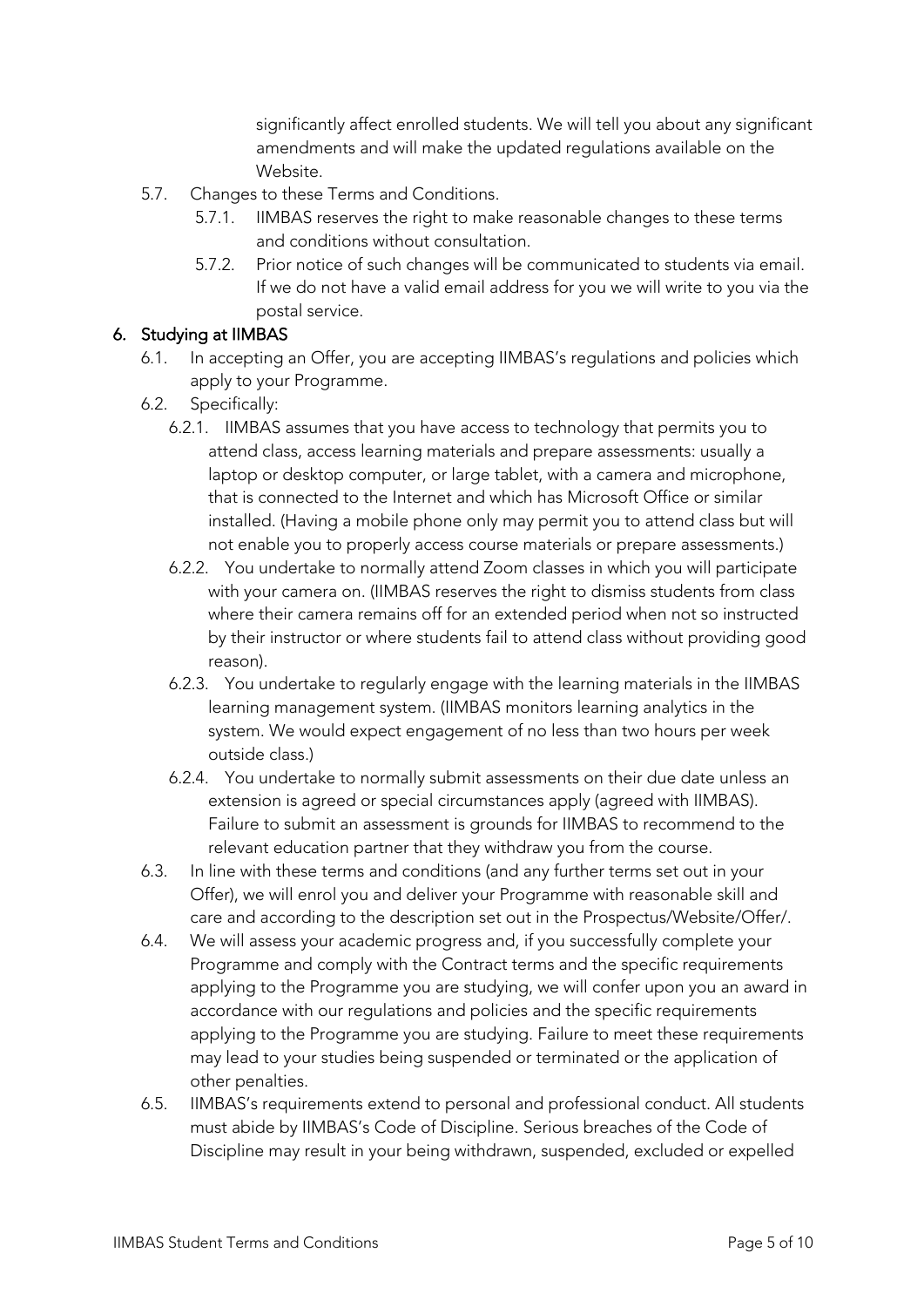from IIMBAS and the relevant education partner. This Contract will be terminated in the event of your withdrawal or expulsion from IIMBAS.

6.6. If IIMBAS believes that you are unfit to study and that you are causing disruption or risk to yourself or to others, IIMBAS may take action, which may result in suspending or terminating your studies.

## 7. Financial information

- 7.1. Tuition Fees and additional costs
	- 7.1.1. By accepting our Offer, you agree to pay the annual Tuition Fees associated with the Programme set out in your Offer. You may also be charged other costs specified for optional elements of your programme of study however there will be no additional mandatory costs.
	- 7.1.2. You are personally responsible for the fees, even if payment will be made by a third party.
	- 7.1.3. Failure to pay an invoice or invoice instalment is grounds for IIMBAS to recommend to the relevant education partner that they withdraw you from the course.
	- 7.1.4. IIMBAS is an international company and you may be required to pay fees via international transfer from your country of residence. While IIMBAS will attempt to minimise the cost of international transfers fees, you are responsible for paying the transfer fee.
	- 7.1.5. In addition to your Tuition Fee, you may be required to pay additional fees to cover non-mandatory elements of your Programme. If this is the case, you will be informed of the expected cost(s) prior to you enrolling on your Programme.
	- 7.1.6. Changes to Tuition Fees.
		- 7.1.6.1. Tuition Fees are reviewed annually and may be increased in line with inflation, prior to the start of each academic year. Such increases to fees will be at the Retail Price Index (RPI) forecast rate. The only exception to this would be where government legislation deems otherwise.
		- 7.1.6.2. If a rise in the Tuition Fee becomes necessary, we will endeavour to inform you as soon as possible and we will explain the reason(s) for the increase.
		- 7.1.6.3. Any Tuition Fee increase will only be applied from the start of the next academic year and will not be applied 'in year'.
		- 7.1.7. Deferred entry to IIMBAS.
		- 7.1.8. If you defer your start date to a new academic year, you will be required to pay the Tuition Fee applicable to that year of entry. You will be sent a new Offer stating that fee.
- 7.2. Withdrawal.
	- 7.2.1. If you withdraw from the Programme part way through the academic year, IIMBAS will recalculate your Tuition Fee as specified in your Letter of Offer, e.g., in the case of our MBA the Tuition Fee is for the whole 12 months: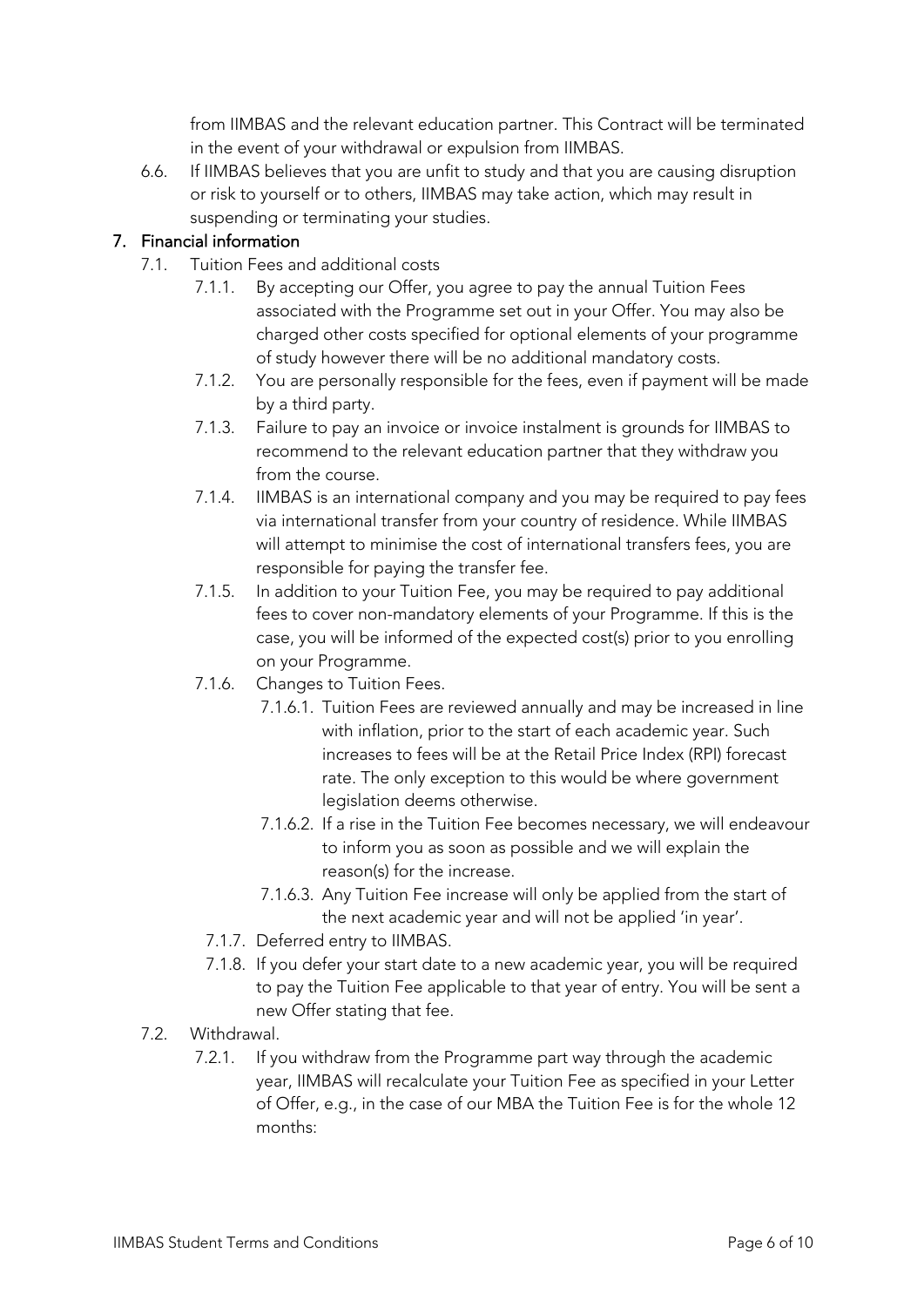| <b>Student withdraws:</b>                                                         | <b>Student Fee liability:</b> |
|-----------------------------------------------------------------------------------|-------------------------------|
| From when you are first enrolled to the end of<br>the second week of your studies | 0%                            |
| Following your confirmation as a student of the<br>relevant education partner     | 33%                           |
| From start of month 4 to end of month 6 of<br>your recorded start date            | 66%                           |
| From start of month 7 of your recorded start<br>date                              | 100%                          |

- 7.3. Late payment or non-payment of Tuition Fees
	- 7.3.1. IIMBAS will try to accommodate the needs of its students wherever reasonable. If you are having problems paying Tuition Fees, or any other monies owing, it is essential that you contact IIMBAS as soon as possible to discuss any alternatives. If you do not pay your fees according the schedule in your offer letter, your enrolment in the course will be suspended and you will be asked to attend a meeting with the Vice President (Academic) to discuss your financial position.

## 7.3.2. Following that meeting the Vice President (Academic) may

- 7.3.2.1. Offer you more time to pay your fees and remove your suspension; or
- 7.3.2.2. Offer you more time to pay, with your study suspension lifted on payment; or
- 7.3.2.3. Offer to negotiate a payment plan in agreement with a third party; or
- 7.3.2.4. Refuse to release your degree certificate and transcript until any tuition fee debt to IIMBAS has been paid; or
- 7.3.2.5. Recommend that the relevant education partner withdraws you from the course;
- 7.3.2.6. Any combination of the preceding five actions.
- 7.3.3. If you do not respond to the meeting request or do not attend, IIMBAS will recommend to the relevant education partner that your enrolment in the course be withdrawn.
- 7.3.4. You will be notified in writing of the outcome and timing of the implementation of the decision.
- 7.3.5. The decision of the Vice President (Academic) is final in these matters.
- 7.3.6. IIMBAS reserves the right to engage an external debt collection company to chase outstanding debt and to add associated legal costs once all other avenues for debt collection have been exhausted.
- 8. Data protection and disclosure of personal information
	- 8.1. Data protection and disclosure of personal information is covered by our Privacy Policy, which is available from our website (at the bottom right of each page).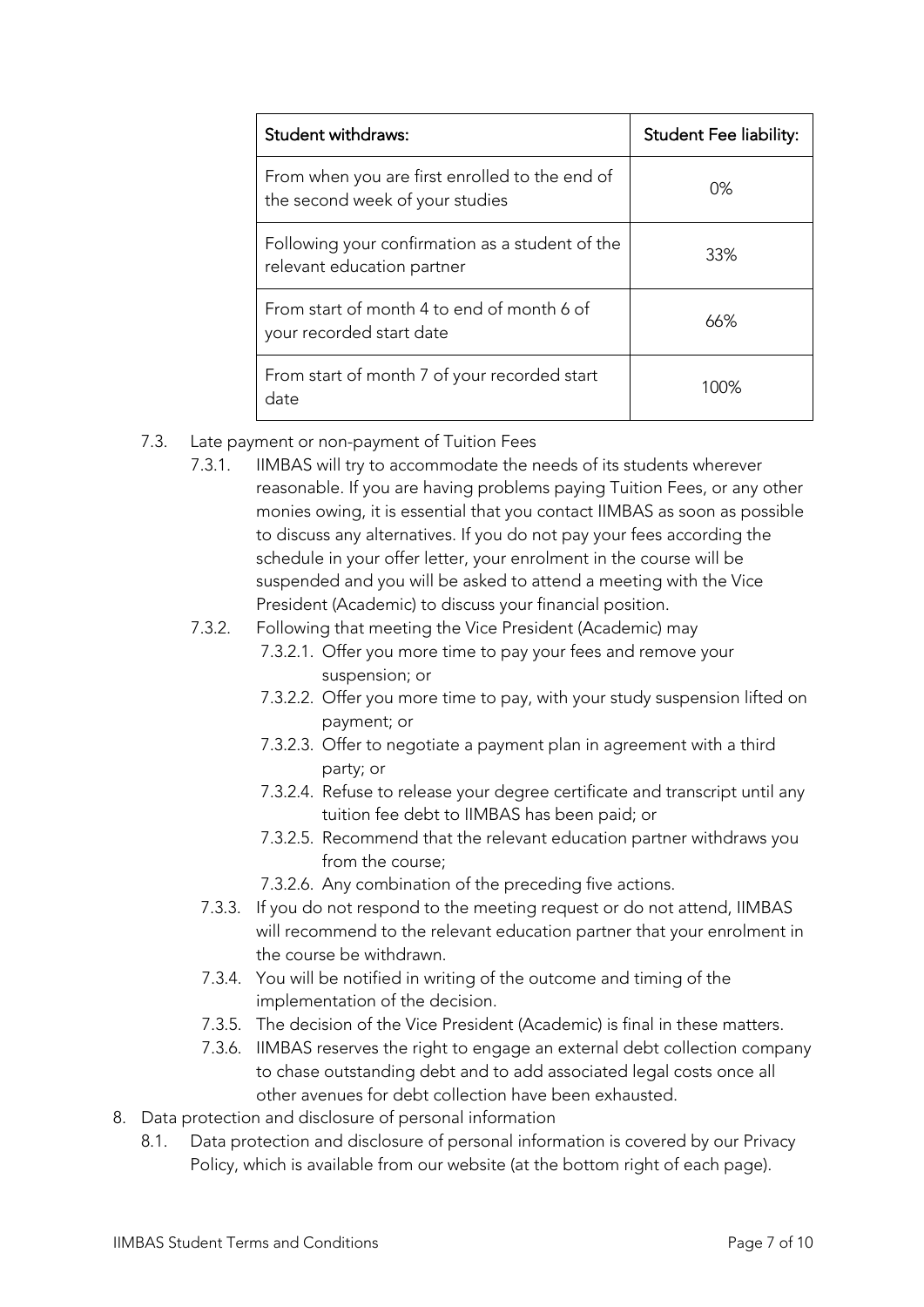## 9. Termination of this agreement

- 9.1. Termination of this agreement by us.
	- 9.1.1. We reserve the right to terminate the Contract with you at any time by written notice and without liability if you have been found to be in material breach of these terms and conditions, including where:
	- 9.1.1.1. You have provided false, incomplete or misleading information in your application;
	- 9.1.1.2. A final decision has been made to expel you on the grounds of misconduct (academic or otherwise, subject to IIMBAS's Code of Discipline for Students and Disciplinary Procedures);
	- 9.1.1.3. You do not pay Tuition Fees by the dates specified;
	- 9.1.1.4. You fail to enrol or reenrol for further academic years of your Programme within set timescales.
	- 9.1.2. If the contract has been terminated under paragraph 9.1.1 you may not be entitled to a refund.
	- 9.1.3. IIMBAS will always explain to you your right to appeal a decision made under any of the above rules.
- 9.2. Termination of this agreement by you.
	- 9.2.1. The Contract will terminate automatically if you cancel or withdraw from the Programme. If you wish to withdraw, you must contact the Vice President (Academic) immediately at info@iimbas.com and they will advise of the process to follow.
	- 9.2.2. Your liability for fees is explained in section 7.2.1 of these term and Conditions.

### 10. Intellectual Property

10.1. The ownership of intellectual property rights is subject to the Intellectual Property Policies of our partner institutions, which set out their rules on the ownership, protection and commercialisation of intellectual property, including that created by students. You are subject to the Intellectual Property Policy whilst you are a student of the partner institution.

### 11. Liability

- 11.1. If we fail to comply with these terms and conditions, we will be responsible for any loss or damage you suffer that could be foreseen as a result of us breaking this Contract or us failing to use reasonable care and skill, but we will not be responsible for any loss or damage that could not have been foreseen. Loss or damage can be foreseeable if it is an obvious consequence of us breaking this Contract or if you and we considered it at the time we entered into this contract.
- 11.2. We only provide services for domestic and private use and will not be liable to you for any loss of profit, loss of business, interruption to business or loss of commercial opportunity under the terms of this Contract.
- 11.3. We do not in any way exclude or limit our liability for: i. death or personal injury caused by our negligence; ii. fraud or fraudulent misrepresentation; or iii. in any way breaking the terms for which liability cannot be limited or excluded, as under section 57 of the Consumer Rights Act 2015.
- 11.4. Events outside of our control.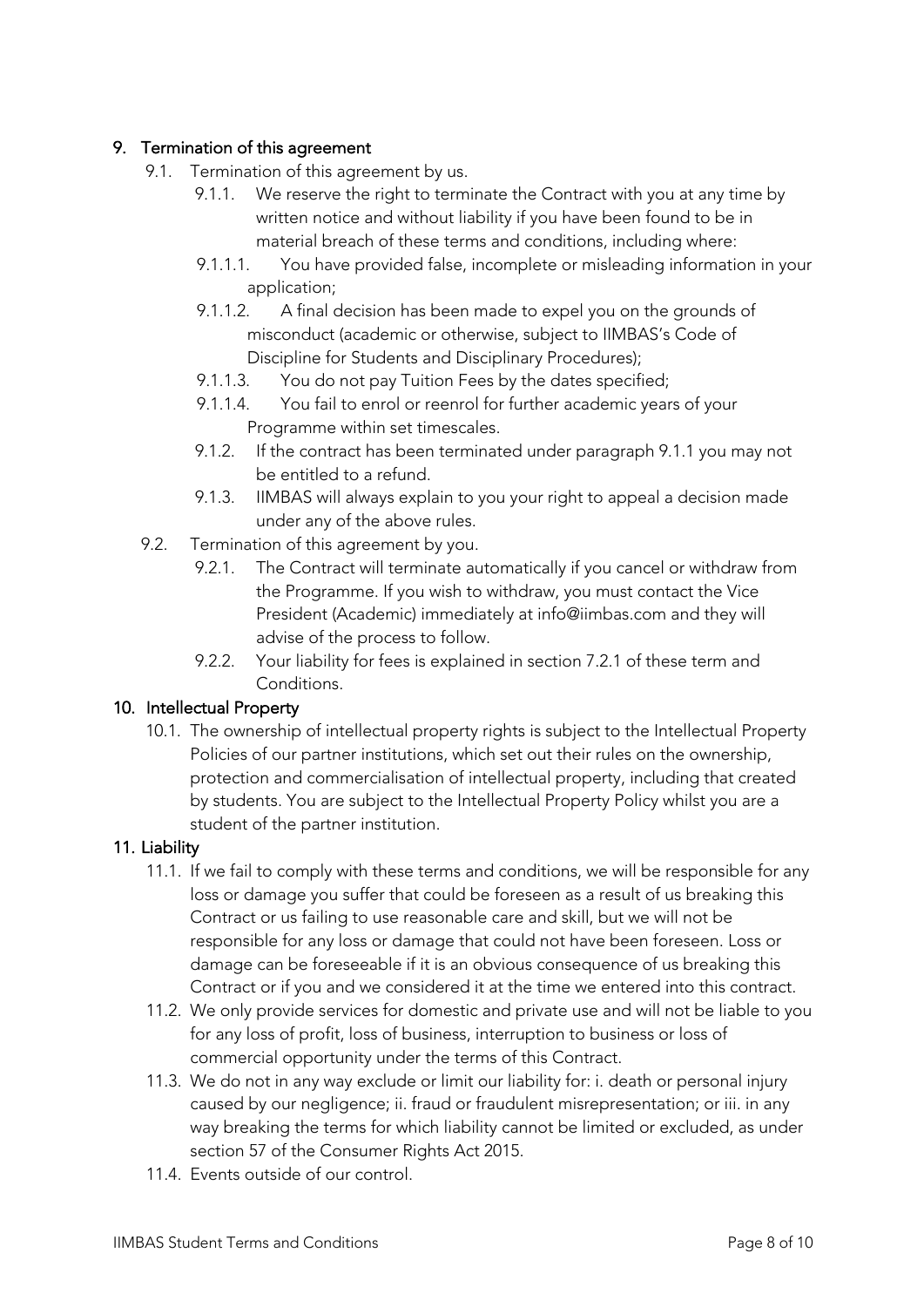- 11.4.1. Neither you nor we will be liable to the other for any failure or delay in complying with your or our obligations under these terms and conditions if the failure or delay is due to any cause outside your or our reasonable control, including government actions, war (whether declared or not), civil disturbance, terrorist attack or threat of terrorist attack, fire, natural disaster, extreme weather conditions, labour disputes, including disputes involving someone else's employees, and significant changes to our funding or government higher education policy.
- 11.4.2. Should any such circumstance arise we will take all reasonable and proportionate steps to mitigate any adverse impact on you.

## 12. Your cancellation rights

12.1. If the Contract between you and us has been concluded off-premises or at a distance you may cancel the Contract under the Consumer Contract (Information, Cancellation and Additional Payments Regulations) 2013 without giving any reason within fourteen days from the day after you accept the Offer. If you do want to cancel, you should email info@iimbas.com. If you cancel the Contract in this way, we will refund any deposit or fees paid by you to us in full as soon as reasonably possible but in any event within 14 days after the day when we received your notice of cancellation. To comply with UK law, including money laundering regulations, any refunds will be made to the payer only, using the original payment method.

### 13. Third party rights

13.1. This agreement is personal between IIMBAS and you. You may not assign or transfer it to a third party. A person who is not a party to this agreement (such as a third party responsible for the payment of some or all of your Tuition Fee) does not have any rights under or in connection with this agreement. We may transfer our rights and obligations under this agreement to another organisation. We will provide you with advance notice should such a transfer be proposed.

#### 14. Complaints and appeals

- 14.1. Applicants
	- 14.1.1.Should you wish to raise a complaint in relation to your application process please first consult the relevant information on the website: Complaints Policy.
- 14.2. Current students
	- 14.2.1.Should you wish to raise a complaint whilst on your Programme you should first consult the relevant process information on our website: Complaints Policy.

#### 15. Your other consumer rights

- 15.1. As a consumer, you have legal rights in relation to services that we do not carry out with reasonable skill and care, or if the materials we use are faulty or not as described.
- 15.2. For more details of your legal rights, visit your local citizens' advice bureau or trading standards office, of the Competition and Markets Authority website.